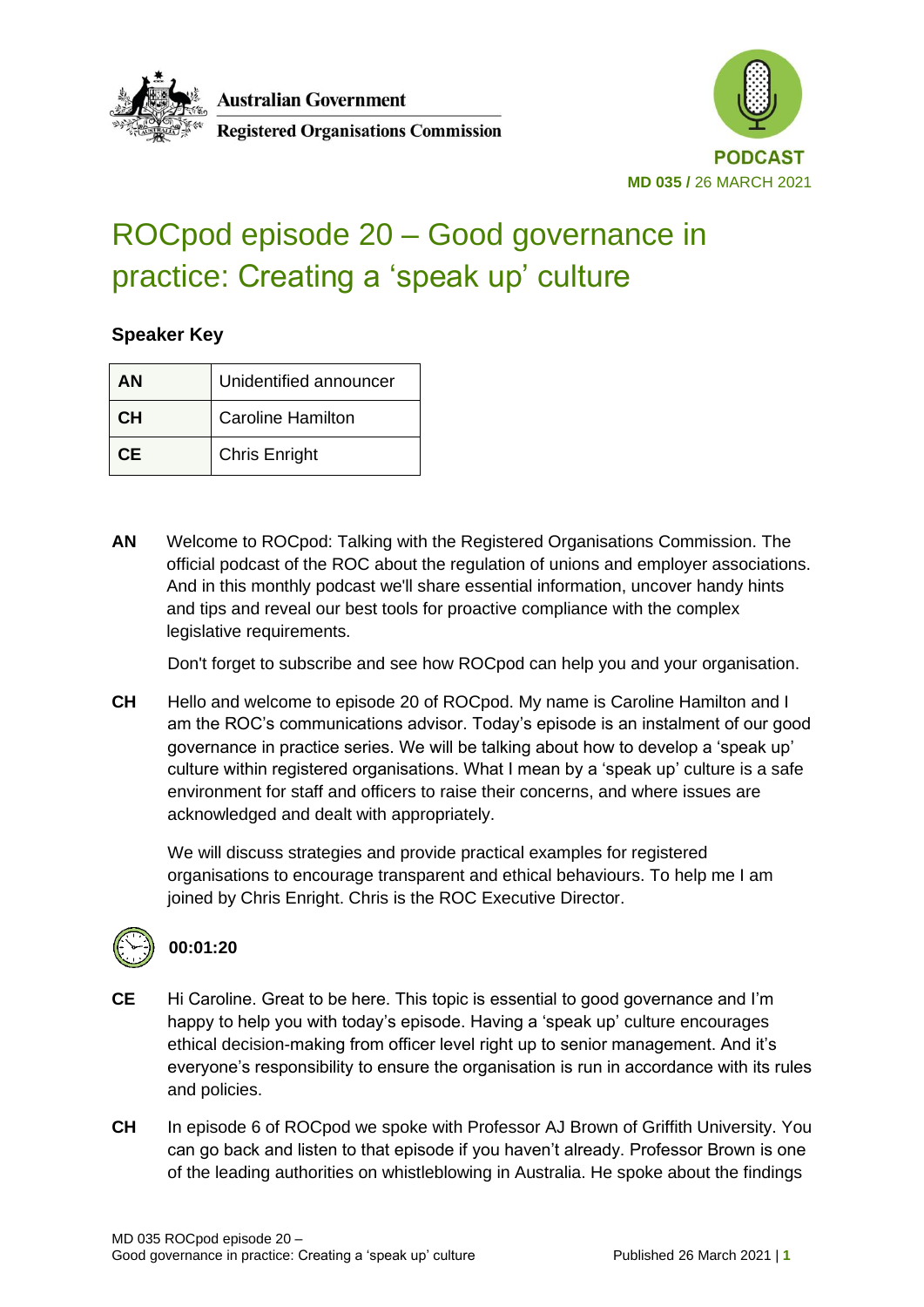

of his research into how whistleblower disclosures can be dealt with effectively.

I want to start with a recap of the research because it illustrates the significance of having a 'speak up' culture. Chris, can you explain what a 'speak up' culture is, and why registered organisations should encourage this from the top down.



#### **00:02:15**

**CE** I think you summed it up in your introduction, Caroline. A 'speak up' culture is about having a safe environment for people to raise their concerns, and with confidence that the matter will be listened to and appropriately dealt with. Early detection, assisted by employees, officers, members and other people connected with the organisation, provides the opportunity for prevention. That's really important. In many ways it's an internal audit process that helps you find issues or concerns within your organisation.

What I took away from the discussion with Professor Brown in episode 6 that you just mentioned, was that not all whistleblowers go public with their complaints or raise concerns to an external regulator like the ROC. The ROC has a whistleblower scheme, but we know that only a small number of issues are raised directly with us. The research says the majority of whistleblowing occurs within organisations. And we know that matters can be resolved effectively by organisations themselves, provided they have good practices in place.

- **CH** That's really interesting, particularly given the media coverage of this area would make us believe that whistleblowing is always a public issue.
- **CE** Yes, well we know that's not often the case and in fact it's not even usually the case. Most whistleblowers will try and raise a matter internally first. And there are advantages for registered organisations to develop a 'speak up' culture so that people continue to raise their concerns in that sort of way. Creating an environment where people can safely raise their concerns, where they feel acknowledged and confident that the issue will be addressed appropriately, builds trust and reassures people who might otherwise feel uncomfortable about coming forward. It's also really good for morale in the organisation. Uncovering potential misconduct and not only misconduct, but, I'll talk about a bit later, opportunities for improvement and taking appropriate action can also prevent the issue from escalating into a bigger one – it can prevent litigation arising from non-compliance for example. Which is also, obviously, good for your bottom line.

And if you raise your concerns with your organisation, when you could have made a protected disclosure with an external regulator like the ROC, it is important that you're aware that the same protections apply against reprisals as would be as if you reported them directly to the ROC.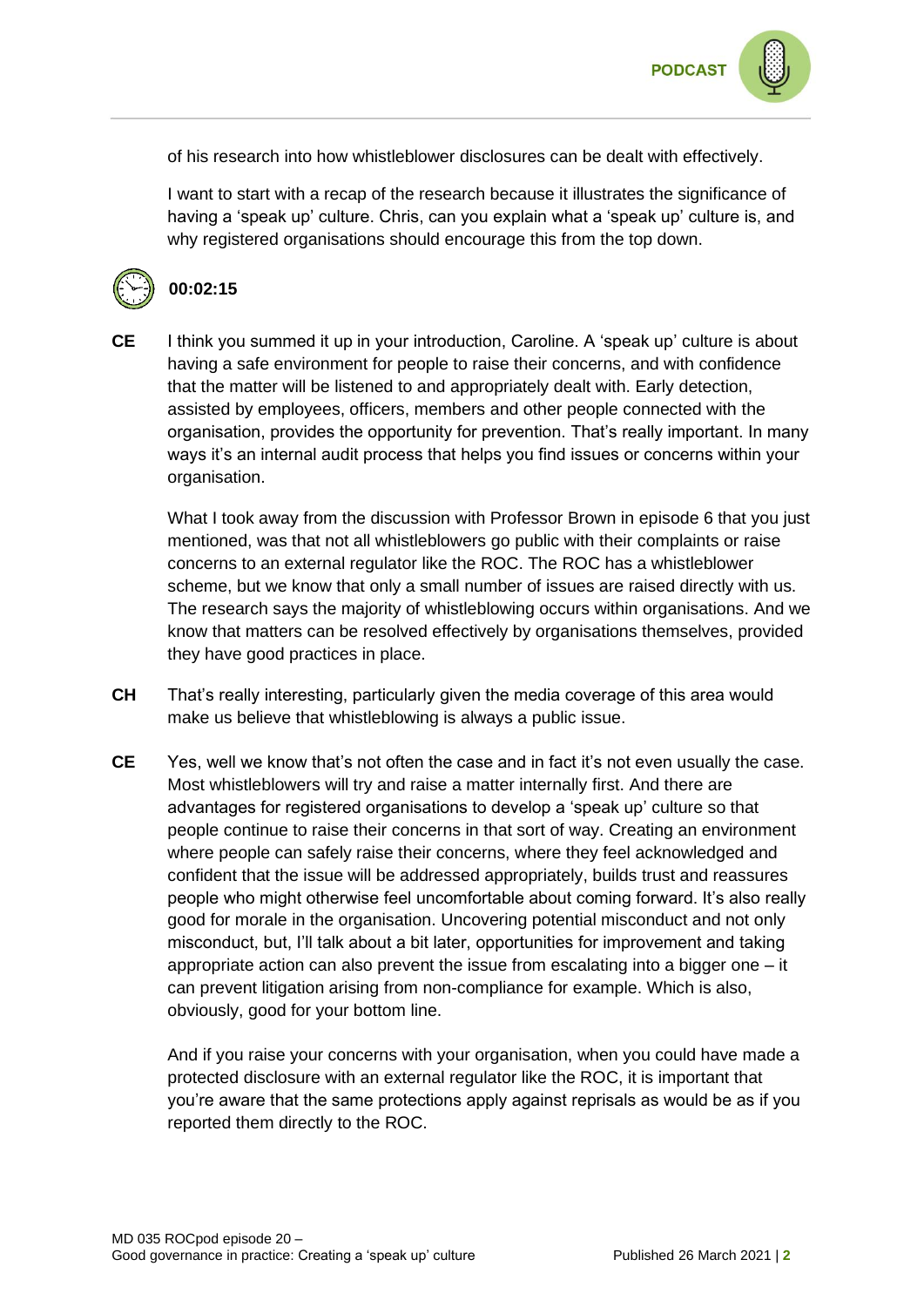

# **00:04:29**

- **CH** So how can organisations develop a 'speak up' culture? Like the other topics we have focused on in our good governance in practice series, we know that good culture doesn't just happen spontaneously. It takes leadership. And there are steps that can be put in place to work towards best practice.
- **CE** You're right Caroline, there isn't a single solution when it comes to building culture. But there are actions, many of them and many we've seen carried out by registered organisations, which can encourage ethical behaviours.
- **CH** Let's start with informal disclosures. A person just casually pointing out that something isn't right. So, what steps can an organisation take to encourage a 'speak up' culture in this type of circumstance.
- **CE** Look you're starting with an important point, Caroline. And the good part about it is, the way I look at it is, it's absolutely free. Lots of whistleblowers and lots of disclosures were probably raised as little issues along the way. And how the organisation responds to those can help influence whether they're being made AT ALL or whether they're being reported externally. This is all about attitude and training. When someone raises an issue, however small, you really have to think about celebrating that because if every time someone points out a problem – senior leaders argue, or dismiss or put down the issue – people are going to stop feeling like it's a safe space to raise their concerns. I know this is a hard one, but we can't be our best selves and our best organisations without constructive feedback.

For whistleblowers to feel safe and encouraged their leaders must genuinely listen to the concerns, evaluate them and speak positively about them being raised. If leaders aren't open to people raising issues, or even worse are openly hostile to it, there isn't going to be a 'speak up' culture. When senior leaders show genuine interest and support it also shows the organisation takes the behaviour seriously and models it to all officers and employees.

This has even appeared in our own cases, for instance in one of our cases, in particular that focused on a secretary in a branch the court said that: [that secretary] held the most senior office within that branch. And if anybody, he should have been setting an exemplary standard of behaviour…'



#### **00:06:40**

- **CH** So that's attitude and it needs to be modelled from the top. So let's start with processes for dealing with misconduct. How can a whistleblower policy contribute to a 'speak up' culture?
- **CE** Look it's really important that people know what to do when they identify that something isn't right. Turning a blind eye won't make undesirable things go away. We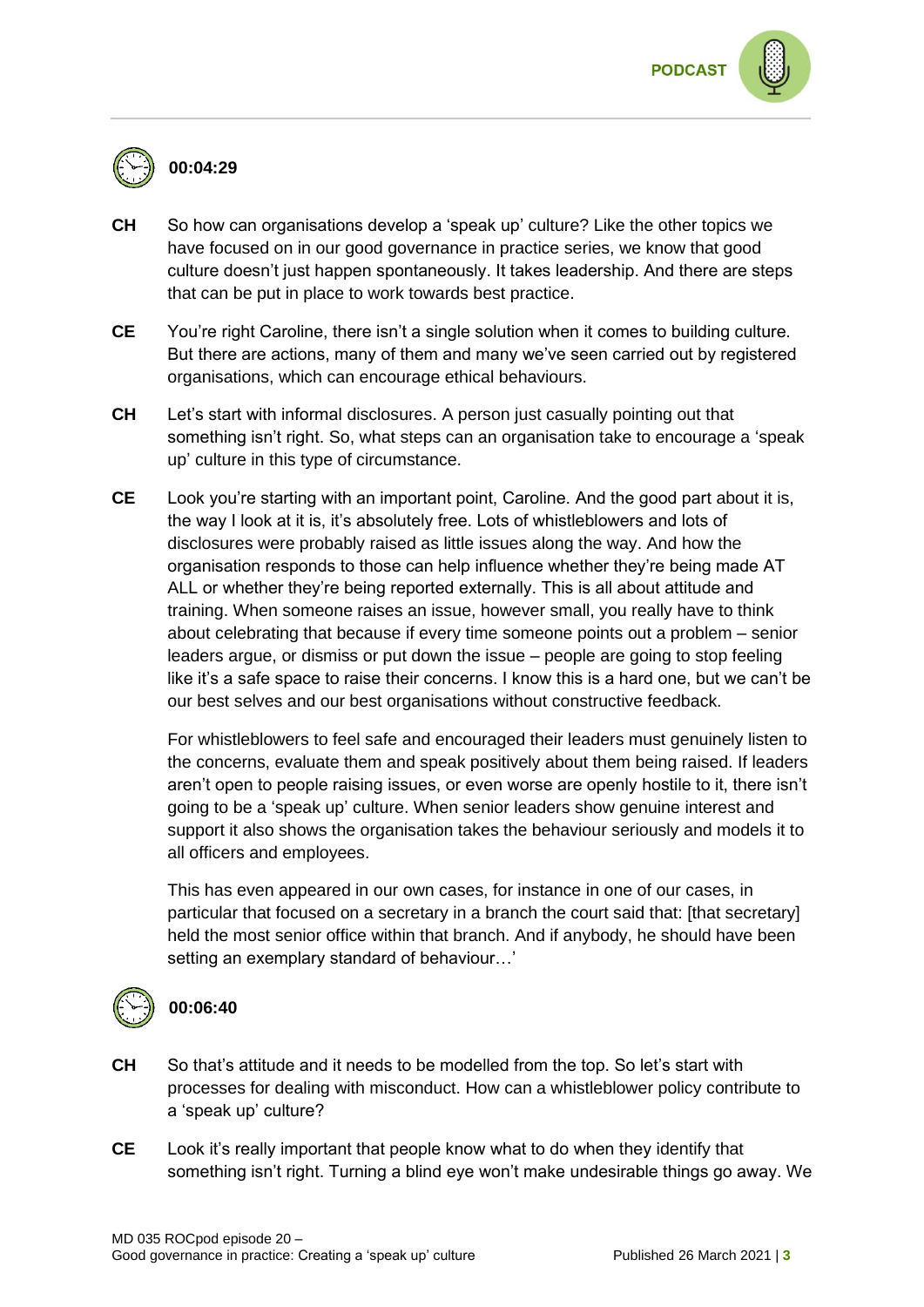

know that and we've seen that. We've got summaries of cases from the Federal Court on our website, and some of them illustrate what can happen when misconduct is ignored or undetected.

A whistleblower policy can establish important ground rules for how the organisation will deal with a complaint. For example, how can you raise an issue with management or your human resource in your organisation? What happens next … how will the matter be investigated, and how will the organisation deal with reprisals if there are any? These are all really basic issues and putting them into a policy can elevate their importance and build trust that the organisation is equipped to handle these kinds of matters. It provides a real sense of confidence.

But I want to repeat a point that Professor Brown made earlier in his ROCpod 6, in the episode, because it's important. It's all well and good to have a whistleblower policy, but it's another thing to make people aware of it and ensure that it relates actually to what happens on the ground and by that I mean, how it's implemented, as promised by the policy itself. People won't speak up if they don't feel safe, so it's really important for organisations to train their staff in policy and procedure and be seen to be actively carrying it out as promised.



#### **00:08:10**

**CH** Absolutely I agree, it's not enough just to have a policy, you need to make people aware of it. And we've previously spoken about educating officers and new staff on organisation policies, that was back in in episode 15 of ROCpod. Offering refresher training so behaviours are imbedded in the organisation's culture. And anyone can go back and listen to that podcast about officer induction.

If your registered organisation has a whistleblower policy, you can build a culture with new people in the organisation through your induction programs. This could include training, or a manual, or both, which informs people about the organisation's expected standards, including speaking up about misconduct.

But Chris, what can an organisation do if they don't have a policy, but they are interested in developing one?

**CE** Yeah, we've thought a lot about this, so as a starting point, the ROC has published several tools to assist registered organisations with handling internal whistleblowing matters. They were developed for organisations and are especially helpful for small or new organisations which don't have published or established processes in place. For example, there's a template whistleblower policy on our website which provides a basic framework for an organisation to build on.

In addition to that we've got two guidance notes, that we'll attach to our website relevant to this episode of ROCpod. One's called 'A guide for registered organisations receiving reports of disclosable conduct' and the other one's 'A designated officials or managers guide to handling matters within registered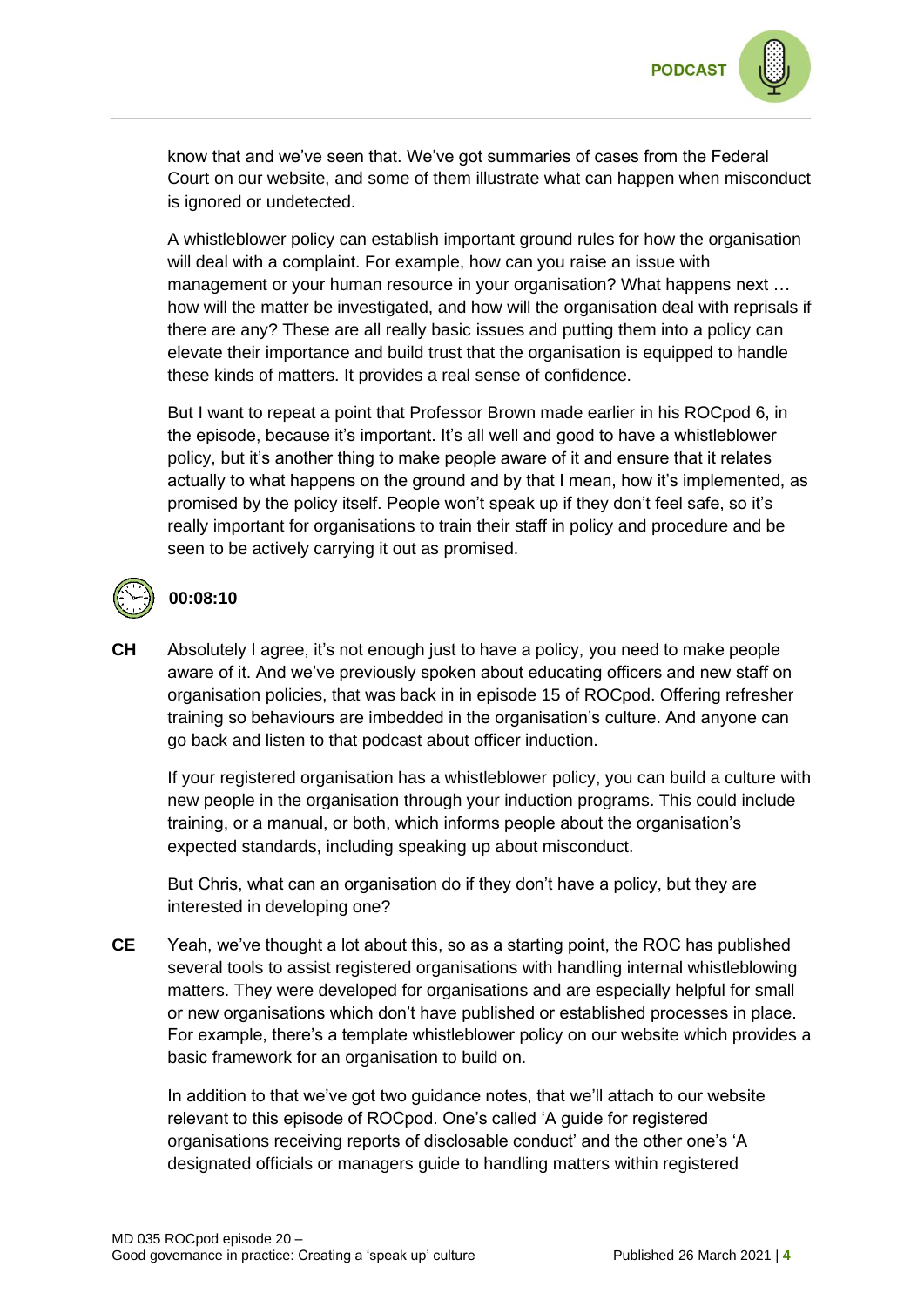

organisations'. So if your organisation or your branchg doesn't have a whistleblower policy or you're unsure how you should deal with a whistleblower disclosure, both guidance notes might be a useful starting point for you, and we hope that you will take advantage of those resources from our website.

- **CH** That's excellent advice, Chris and those are great resources. Now moving to hands on tips for managers. Can you share with us a few best-practice tips for someone like a manager who is responsible for handling an internal disclosure?
- **CE** Yeah, great. Well look it's probably going to be a manager who's involved in these things or people in managerial roles is often the case, but not always, but often. And we've already spoken about following your organisation's policy, if you've already got one. And considering how your organisation's rules, which may also outline how to handle these matters. So, for registered organisations their rules can be really important in this regard.

However, after you have some details about the complaint, if you're the receiver and before you take it any further, you should really think about whether you are the right person to be handling the issue. Your role might require you to investigate these kinds of matters, but can you objectively deal with the issue? That's a question you should ask yourself. If there is a conflict of interest someone else might need to step in to deal with the matter instead. An example, an obvious example of this, where the matter calls into question your own conduct, in that circumstance it would be more fairly and transparently handled by another person in your organisation.



#### **00:10:59**

**CH** We spoke in greater detail about conflicts of interest back in Episode 17 of ROCpod. And in that episode we discussed the kinds of conflicts that may arise, and how to manage them, including disclosure requirements and record keeping. You can go back and listen to that episode as well if you haven't already.

So okay, Chris, let's presume someone has the authority to handle the matter, and there's no conflict of interest. What might the investigation look like?

**CE** Yeah well they'll all be different of course, that's the starting point. And it will depend on the issues raised, and the resolution the person raising them is trying to achieve. That's really important as well. And not surprisingly, different matters will require a different level of response. So not all issues will need an investigation, with interviews and documentary evidence (unless of course there are serious issues raised). Some matters can be dealt with quickly through a mediation process. If this is the case, you should document the agreed action and outcomes and then carry them out. This is a really important step. So building trust and confidence is essential to developing a 'speak up' culture, because if you don't do what you say you, people will hesitate to speak up next time.

Now they're other resources on our website about this, but keeping records is also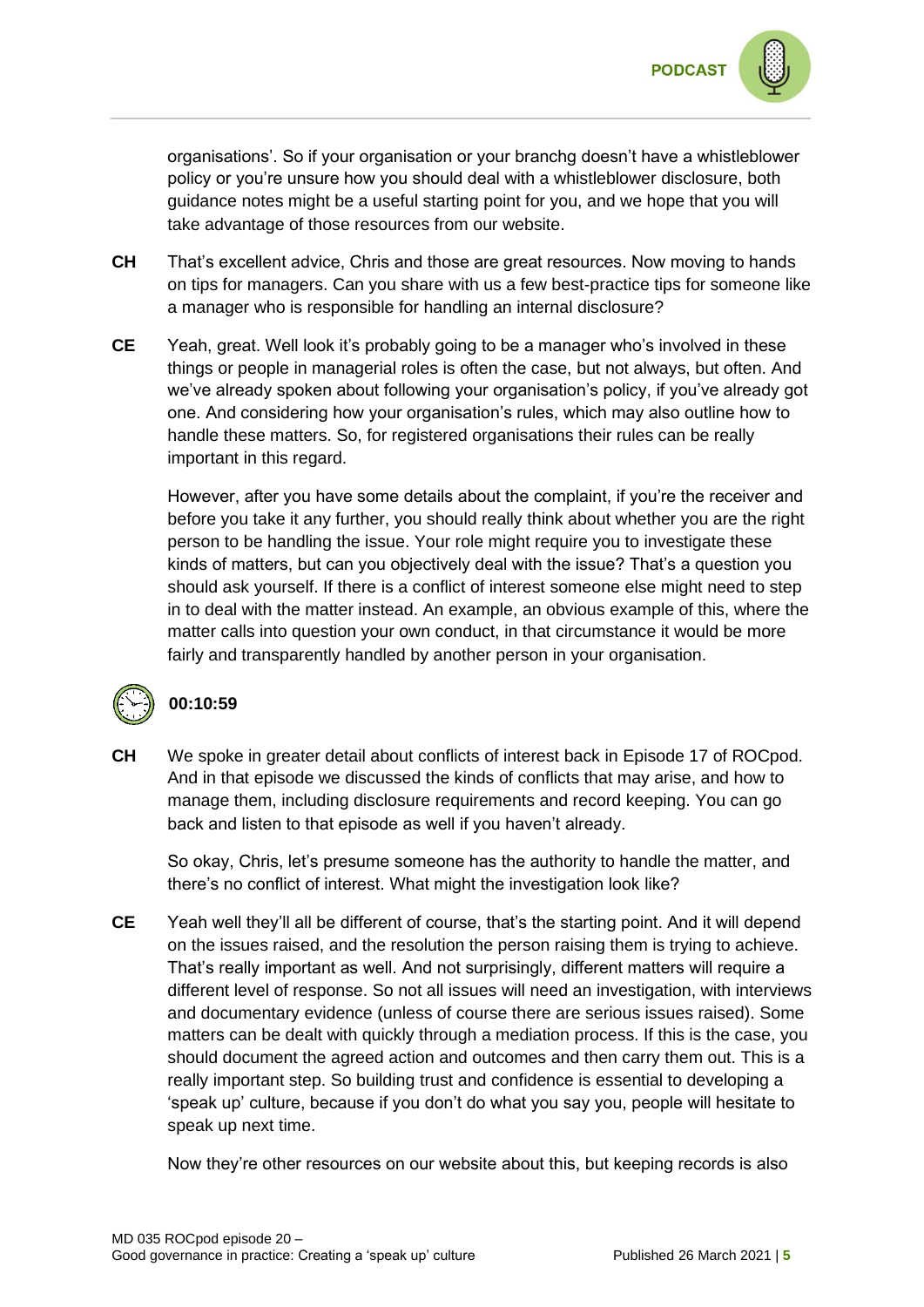

very important and that applies for all types of matters, whether they're big or small. The organisation should have a secure management system to maintain confidentiality and store information, which can be called upon later, for example where investigation decisions are challenged.

Where you do need to investigate, developing an investigation plan will help you consider the risks and identify the process, including the sources of evidence you might need to follow up on. An investigation plan should also set out timeframes to keep you accountable for delivering an outcome. So, some people will turn away when they hear the word 'investigation plan' because some people won't know what it actually looks like, so we have developed a template investigation plan to assist organisations through this process, and you absolutely are welcome to download it from our website. But, you should be really careful, for the reasons I talked about earlier, every organisation is different, every organisation has its own rules, etcetera, you should be careful to tailor the template so it's suitable to the rules and procedures in your particular organisation.

- **CH** A big issue in all of this is transparency? How does this go towards developing a 'speak up' culture?
- **CE** Really important again. And it's about balance. So as we've said, a big part of the 'speak up' culture is trust that the information will be acted on in an appropriate way. Now I can understand how if the information is serious, or personal, that only particular parts of that information might be shared on a need-to-know basis. But that can appear from the outside like someone who spoke up that nothing in relation to what they spoke up about. So it can look like inaction from outside. So you really need to balance sharing action that is taking place and what that action is, with the need to respect the privacy and personal information of individuals. So a really massive driver towards achieving a safe 'speak up' culture, is people SEEING that other people are having their disclosures respected and followed up on, while maintaining that privacy and confidentiality. So that's the balance managers need to take into account or anyone dealing with disclosures.

## **00:14:09**

**CH** I think that this idea of seeing the culture happen is essential for 'speak up' culture to be in place. So for instance, it's important also to know that bodies of officers can be held responsible for the decisions of that body. If there is a dominant voice that is driving behaviour then other officers must be empowered to stand up if they disagree with the decisions that are being made.

One of the things about 'speak up' culture is that it needs to be modelled. And where officers and employees see more senior people acting like something is okay or there's no need to report it, they will also start to act like it's okay and there's no need to report it. And this is what we see in some of our cases, haven't we Chris, where lots of people knew what was happening and yet it had become quote unquote "normal".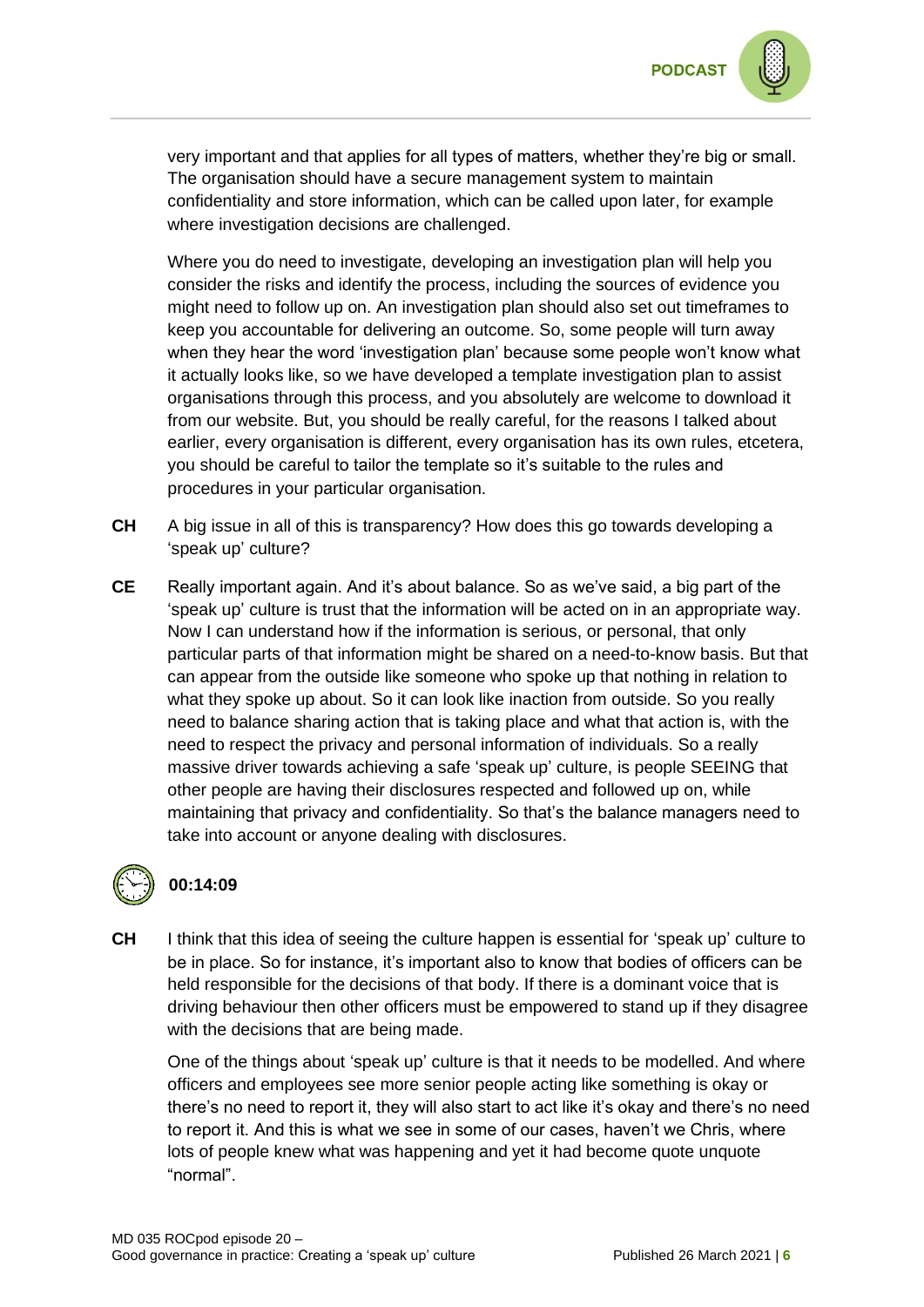

- **CE** Yeah well that's exactly right, Caroline. There another example that is on our website and involved an organisation which had just stopped holding proper elections for quite a long period, and people were informally added to the committee of management contrary to the Act and what we recognised was that a 'speak up' culture in that organisation at that time might have empowered people to ask whether that was right and whether that was okay and if that had occurred, it's possible that the organisation would have acted to rectify that election issue must earlier than they did and avoided the serious consequences that followed. So that's a really great example of where people informed people sitting around in an organisation who are able to raise issues can really have a positive influence.
- **CH** And I did just want to flag here the concept of anonymity. While you're in the process of setting up a true 'speak up' culture, it's probably worth including the ability for people to raise issues anonymously. Even once you have a flourishing 'speak up' culture it can still be vitally important. Anonymity provides some cover for when there are perceived power imbalances or risk.
- **CE** Yeah look some of the protected disclosures lodged with the ROC since 2017 have been made anonymously. And it's a good way to encourage a disclosure, while you're still developing the 'speak up' culture we're talking about today. But I think it also ties into the other important part of a 'speak up' culture, that people must know that there won't be any retaliation for raising issues.



#### **00:16:17**

- **CH** That's part of the protections under the RO Act, isn't it Chris. Whistleblowers are protected against reprisals?
- **CE** Exactly Caroline, and it's essential for a 'speak up' culture that people trust that there won't be a reprisal – for example they won't be fired, or demoted, or have their pay cut or other opportunities removed. This is particularly difficult if the information was about a direct manager or a colleague, because there can be an awkwardness, but that's different to retaliation. It may be you can consider including some checks against retaliation or reprisals in your whistleblower policy. People have to trust that raising an issue won't be held against them.

So, again in that context I just wanted to mention our experience since 2017, because we've received over 200 whistleblower disclosures and applying rear view mirror approach to those disclosures and to incidence and issue that have occurred, more often than not, provides the opportunity for continuous learning and improvement.

From our experience, the majority of the times we've looked into a disclosure of any kind we see opportunities for improvement. And often note how things could have been done better. In other words, we learn. And we try to pass those learnings on to organisations. In our experience, organisations and branches who take that type of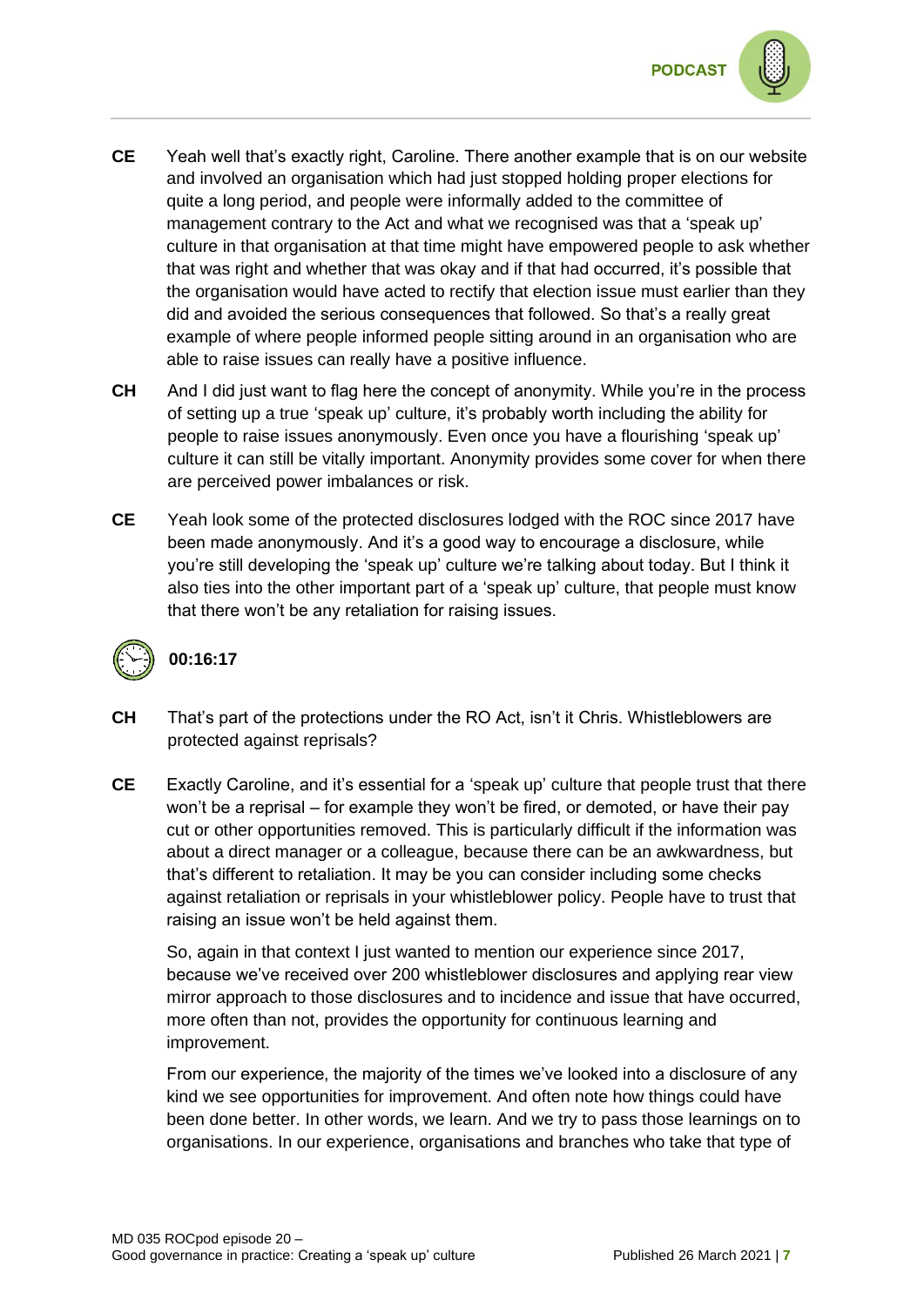



### **00:17:30**

**CH** In today's episode of ROCpod we focused on developing a culture within organisations to encourage people to speak up against misconduct. However, there will be some cases where people would prefer to raise the issue with a regulator. For example, you might be unhappy with the way that your issue has been handled within your organisation.

Chris, can you finish today's episode by sharing with us how people can make a protected disclosure with the ROC.

**CE** Yeah thanks Caroline, you can make a protected disclosure and as I've said we've already had more than 200 of them, by picking up the phone and speaking to a staff member at the ROC, or you can send us an email to [regorgs@roc.gov.au.](mailto:regorgs@roc.gov.au) But not all complaints are protected disclosures – they need to be about breaches of the *Fair Work Act*, the *Fair Work (Registered Organisations) Act*, the *Competition and Consumer Act* or be an offence against a Commonwealth law.

A common example of a protected disclosure we receive from people in registered organisations have been about allegations of unlawful conduct during an election. Another is a failure by an officers or an officer to disclose a personal interest, or some other breach of their officers duties. So they're common examples. However an example of an compliant that doesn't fit the criteria is a service related compliant about a registered organisation. So for example, a person paid their membership and the organisation isn't attending their office as much as they want or expect, or the organisation won't send someone out to represent an employer in a bargaining dispute, for example. So they're some examples that won't amount to protected disclosures in the Act. So we can't take those any further. But there are other agencies you can contact to make a disclosure, it's not just the ROC. For example, you could make a protected disclosure with the Fair Work Ombudsman and you could do this or you would do this if this was a breach of the Fair Work Act. Some employees of the Australian Building Construction Commission and the Fair Work Commission can also receive eligible disclosures.

If we receive a disclosure that would be more appropriately handled by another agency, we'll transfer that matter to that other agency. So, all agencies involved in the protected disclosures scheme work together to ensure that disclosures are dealt with in the time frame set out in the legislation. So as we mentioned earlier disclosures can remain anonymous if they want to, but this can affect how a disclosure is investigated, which is something to keep in mind when you communicate with us.



**00:19:46**